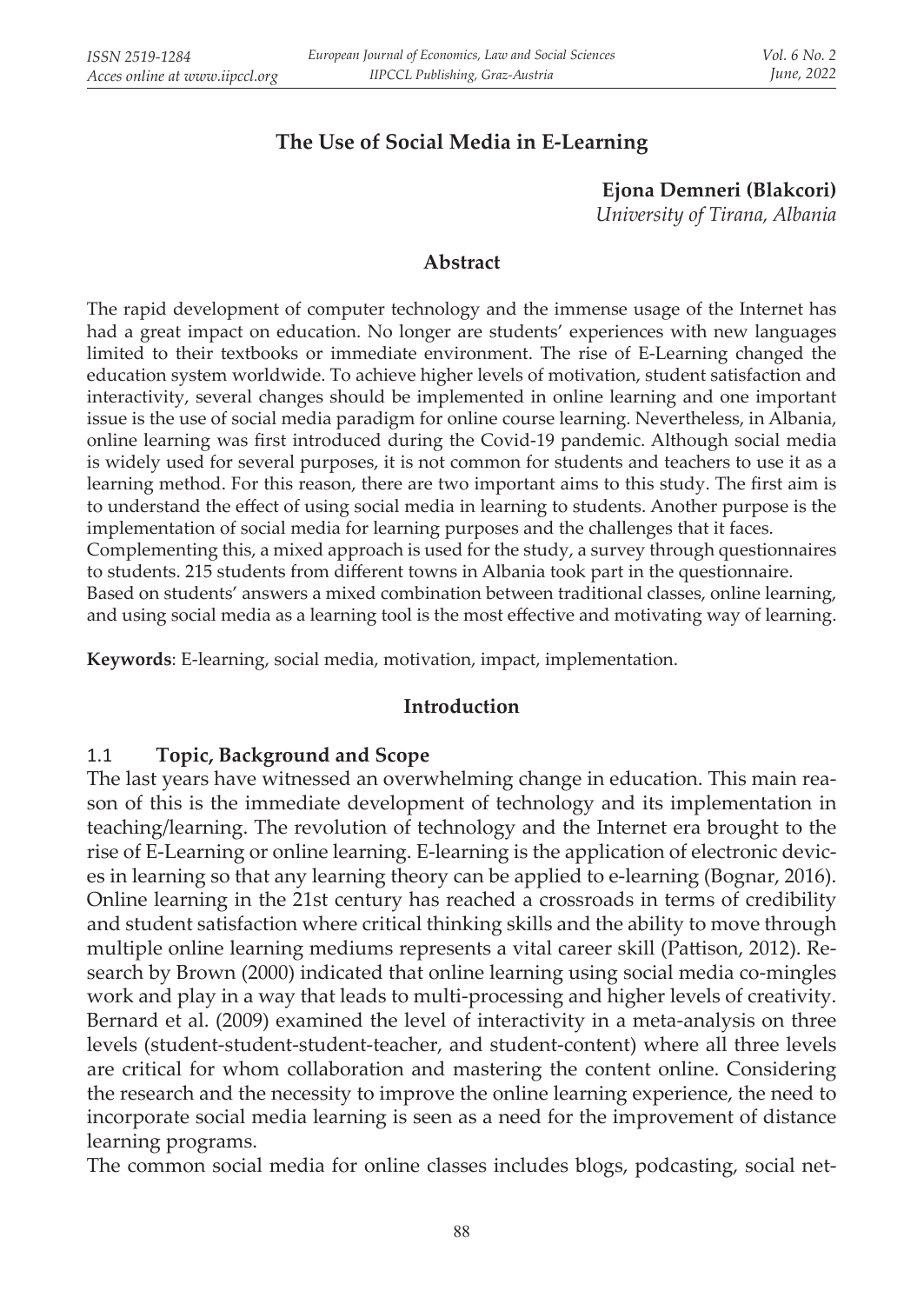working, and virtual environments, (Liu et al. 2009). Social networking sites incorporate social traits, technology, and high-level social networks that engage learners with interactivity as well as facilitate higher levels of knowledge transfers within the courses (Boyd, & Ellison, 2007). Callaghan, & Bower, (2012) developed the idea of engaging students in the online classroom using the inclusion of targeted social media tools and tested it with a comparison of courses that did not contain social media. Based on the study, students who were in the higher level Social Media course showed stronger abilities to complete the assignments intrinsically and "85% of students overall remained on task during each lesson." (Callaghan, & Bower, 2012. p.15). Taking into consideration these studies and the effect that social media learning has on students in foreign countries, the scope of this study is the implementation of social media as a learning tool in Albanian schools.

### 1.2 **Statement of the problem, Study purpose and Study aims**

The rapid development of technology and the Internet gave rise to E-learning. One of the online learning tools is social media. Based on other research and studies, students feel more motivated when using social media tools during their learning process. In Albania, students tend to use social media for their learning process. Nevertheless, there are not many studies made concerning online learning in Albania and more specifically the use of social media for learning purposes. For this reason alone, the purpose of this study is to understand the effectiveness and challenges of the implementation of online learning and what we can do to improve online learning in Albania by using social media tools. Therefore, there are some aims to the study. The first aim is to understand the effects of social media learning. The second aim is to see the challenges of social media learning and what we can do to improve its usage.

## 1 **Literature review**

## 1.1 **Social Media**

The latest decades have witnessed a huge development and a strong level of interactivity through social networking where they must use multiple learning platforms as well as build their problem-solving and critical thinking skills. Pattison, D. (2012) believes that in the online environment, social learning media contains text, videos, audio, photo, and a combination of media. The idea of interactions evolved from cell phones and texting to web-based programs such as Twitter and Facebook that promoted sharing photos, messages, and events that shaped their lives. In a short period of time, hundreds of millions of young people were depended on the levels of interactivity person-person and person-content in their virtual social communities. The effect has been a totally addicted generation who use the Internet and their smart phones in place of direct conversations as a natural form of communicating and discourse. There is a multiplicity of social media available to the online learning environment for social interactions, lectures, and group-based activities. Combining e-learning with traditional classes and social media allows learners to communicate with other learners with positive effect on their learning outcome. There are different perspectives on regarding social media utilization, which may vary from one student to another. Social media provides the robust personalized, interactive learning en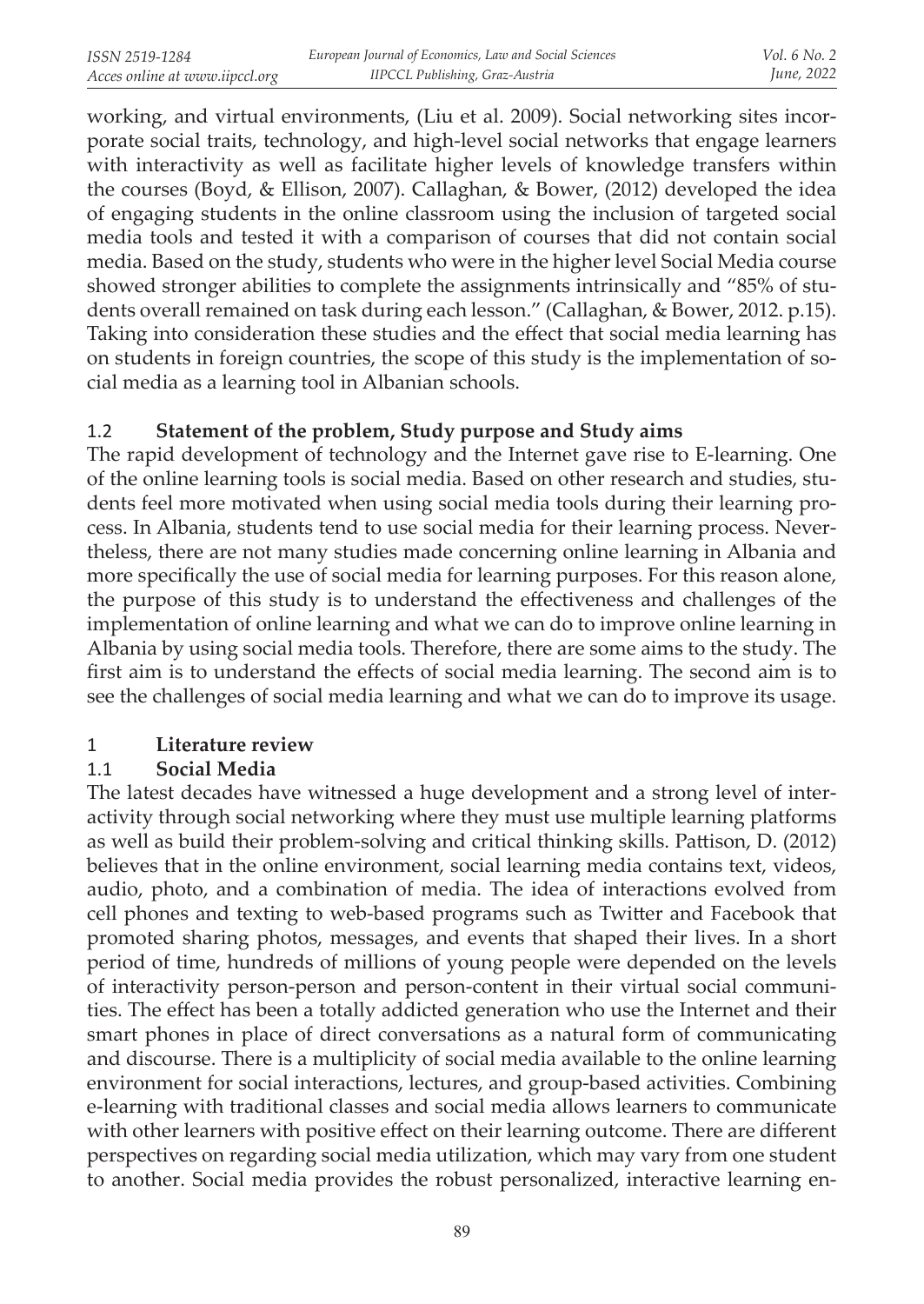vironment and enhances in self-motivation (Al-Mukhaini, Al-Qayoudhi, & Al-Badi, 2014).

## 1.2 **Social Media Tools**

There are quite a few social media tools that can be used for formal and informal learning, providing a way to share, and encourage engagement and performance tracking.

**Podcasts** – Podcasts are a great medium for distributing content because they can be played on computers and mobile devices and appeal especially to auditory learners. They are quick and easy to record and can provide a little more hand-holding for popular support, help and learning topics.

**Blogging** – An easy way for students and users to write first-hand accounts of case studies and experiments, project results, lessons learned, cultural customs and travel tips, and more.

**Facebook** – An instructor can easily create an open group to share information, ideas, quizzes, questionnaires, pictures, videos and more, plus students can talk freely about any course issues or concerns.

**Webinars** – An easy way to initiate face-to-face collaborations through audio, video, Power Point presentations, documents, drawing tools, screen sharing, and chat. It only takes a first-time user around 2 minutes to set up a webinar account and get started. Meetings can be archived and replayed for further learning.

**Google Collaboration Tools** – Google's collaborative learning infrastructure includes word processing, spreadsheets, presentations, team website creation, videos, conversation, email, IM and photo sharing, and more. Because these tools are available via a web browser, authorized users can easily share knowledge, leave feedback and generate content.

**LinkedIn** – This professional network offers the advantage of quantifying users by their resume and accomplishments. Instructors and educators can engage with each other with howto tips, recent development news, opinions and more.

**Twitter** – Twitter can be used to connect learning communities or classrooms to a specific event or topic, to share updates, insights, pictures and videos. A form of microblogging, communicating across individuals is as easy as creating a #hashtag.

**YouTube** – One of the most excellent resources for e-Learning, it's free and can be used by instructors to broadcast teasers or tutorials. Students can watch the videos at their own pace, and make comments and suggestions.

**RSS Reader** – A way for students to keep up to date in rapidly changing fields and topics. By aggregating new posts on web and news sites, students can save valuable time.

## 1.3 **Impact of Social Media**

## 1.3.1 **Positive impact**

Social media is considered to have a positive impact on students' learning, rather than a negative one. The potential use of social media leads to collaborative learning environments which allow students to share education-related materials and contents (Fisher & Baird, 2006). It allows students to participate in educational online communities by connecting with each other, connecting with their teachers, communicating, and sharing ideas and opinions and by creating and sharing content online. This makes students feel more motivated and encouraged. They feel more confident to share their content and opinions in online context rather than in classrooms. Information and communication technology (ICT), such as web-based application and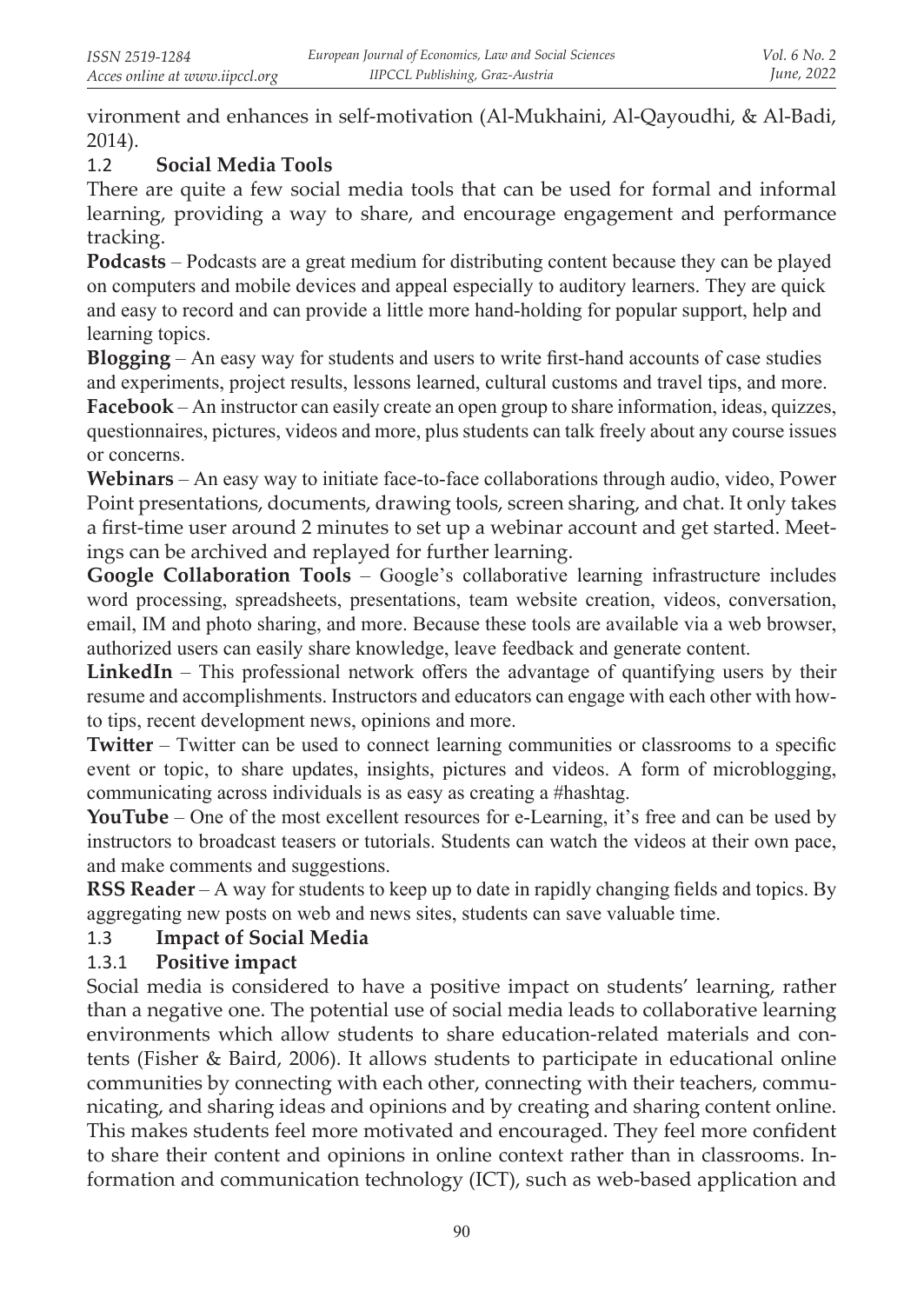social networking sites enhances the collaboration and construction of knowledge byway of instruction with outside experts (Zhu, 2012).

Another positive effect of social media learning is that it is easily accessible, and it is a faster way to contact people and share crucial information. This is makes learning through social media more convenient and it also improves the overall interaction between learners and instructors.

#### 1.3.2 **Negative Impact**

On the other hand, using social media tools for learning purposes has some disadvantages. One of the negative impacts of social media learning is misinterpretation due to different limitations. There is a lack of verbal communication, deficiency of transmitting eye-to-eye contact, voice tones, gestures, exchange of feelings. This limits the interaction between students and teachers compared to face-to-face learning. Technology problems is another disadvantage of online learning in general. It also requires time and resources, training, and qualification. A major negative impact is that students might get distracted. Students tend to use social media for their personal purposes or staying in touch with friends. Using it for learning purposes might discourage students and distract them from their learning purpose.

### 2 **Methodology**

This chapter describes the different methodological procedures that were used to gather information for the study, including data collection and choosing the participants.

Research questions

1. What is the impact of social media as a learning tool to students?

2. What are the challenges of the implementation of social media for learning purposes?

These research questions were asked so that to understand how virtual classrooms function in Albania and how we can use social media to benefit students' learning and outcome.

Students and teachers in Albania have been using conventional learning techniques and they may find it difficult to transition to the online classroom and social media tools.

In other words, is this an effective way of learning according to Albanian students?

### 2.1 **Data collection**

Based on the nature of the research questions, a quantitative approach through questionnaires was used for both the collection and analysis of data. Fellows and Liu (2008) said that quantitative research methods are typically adopted because they are scientific methods and provide immediate results. Other reason for selecting this approach is that it is more efficient, can test hypothesis and always aimed at clarifying features, count them, and build statistical models to explain what is observed during research.

Furthermore, Berg (2004) argued that quantitative research is usually given more respect and acceptance reflecting the tendency of general public to regard science as it uses scientific methods and implying precisions.

An advantage of using questionnaire as a data collection method is they are a safe way of gathering data as they require a little involvement from the researcher. The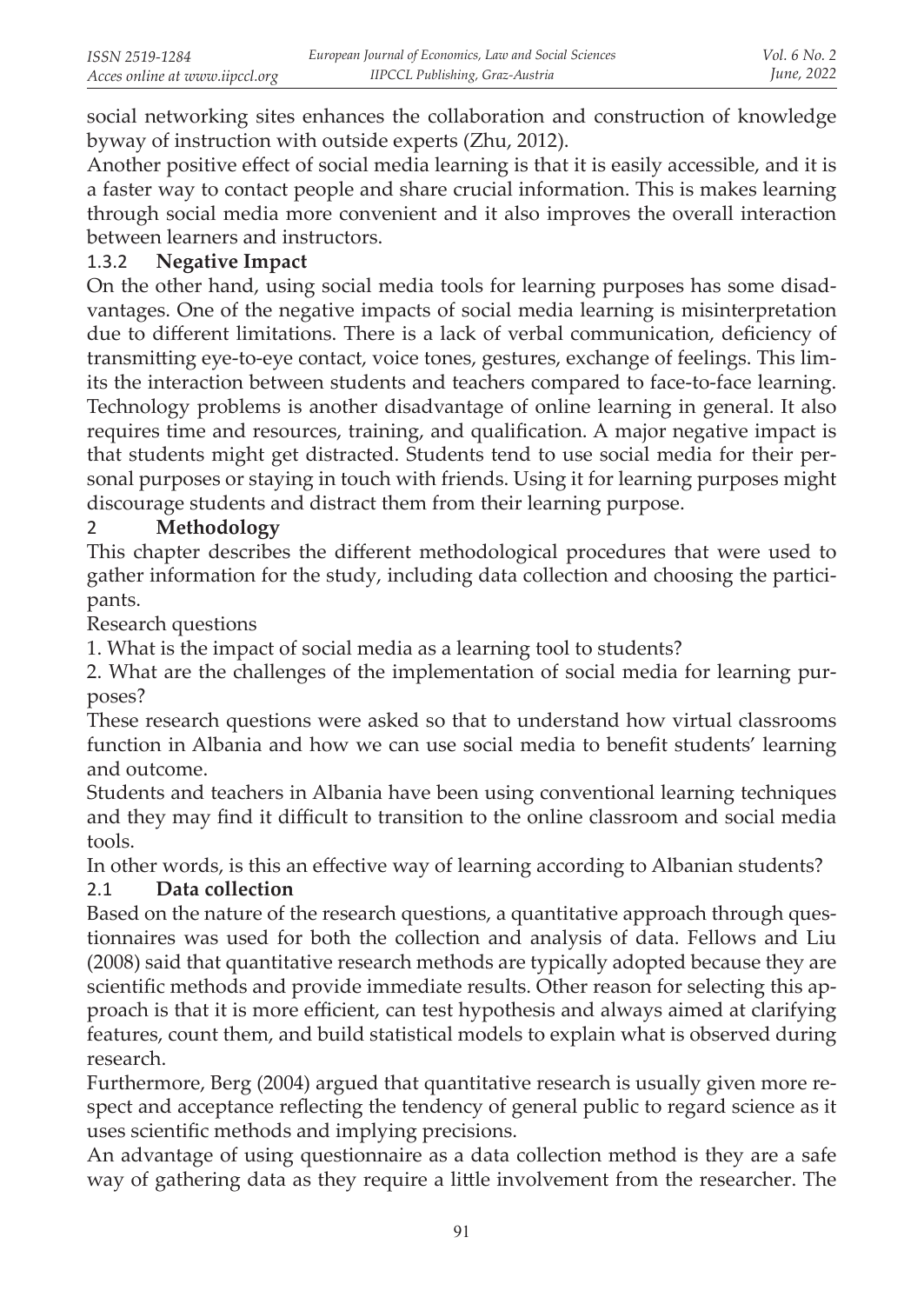main reason of choosing a questionnaire instead of interviews as a basis for the data collection was that the students express their opinions freely and for the information to be more reliable. It also made it possible for a large amount of information to be collected in a short period of time.

### 2.2 **Participants**

In order to conduct the research plan 225 high school students took part in the questionnaire. The students were between 15 and 18 years of age. They came from various cities in Albania such as, Tirana, Kavaja, Kukës, Elbasan, Korçë, Berat and Saranda. No participant had a direct relationship with the researcher that indicated a conflict of interest. Their mother-tongue is Albanian, and they come from different backgrounds and cultures.

The reason of this choice is to increase the validity and reliability of the research by having as many participants' opinions in different settings as possible.

## 2.3 **Analysis, Verification and Validation of Data**

The question of validity and reliability in the work, and in research in general, must be addressed so that to trust the outcome of the study.

Validity refers to the degree in which our test or other measuring device is truly measuring what we intended it to measure (NESH, 2006). This means that we must use appropriate methods to find the answer to the questions.

During the research period 215 questionnaires were conducted to students. This provided rich data as the questionnaires took place in different schools and in different cities. The students came from different backgrounds, age, and different levels of knowledge.

By using a questionnaire students can explain their feelings and opinions freely. Being completely anonymous makes it possible for more sincere answers than in interviews. The questions included in the questionnaire were based on the need to gather relevant information in relation to the theory. The questions are therefore a reflection of the theory presented in the second chapter.

### 3 **Findings and Discussion**

As mentioned in Chapter 3 Methodology, the basis of the research is questionnaires. This section will present the results of each question from the students' answers. The questionnaire sheets have not been divided according to the schools or cities. To secure the anonymity of the informants their answers are calculated all together. For the coding of the data the interval scale is used and the information is displayed through reporting the frequency of each response. A discussion follows the results.

| Questions/Answers                                                                                                      | ly agree |    | Strong- Agree Neutral Disagree |    | Strong-<br>ly dis-<br>agree | Don't<br>know |
|------------------------------------------------------------------------------------------------------------------------|----------|----|--------------------------------|----|-----------------------------|---------------|
| Using social media<br>for learning purposes<br>make students confi- 36<br>dent in communicat-<br>ing and sharing ideas |          | 78 | 51                             | 20 | 5                           | 25            |

#### 3.1 **Students' answers**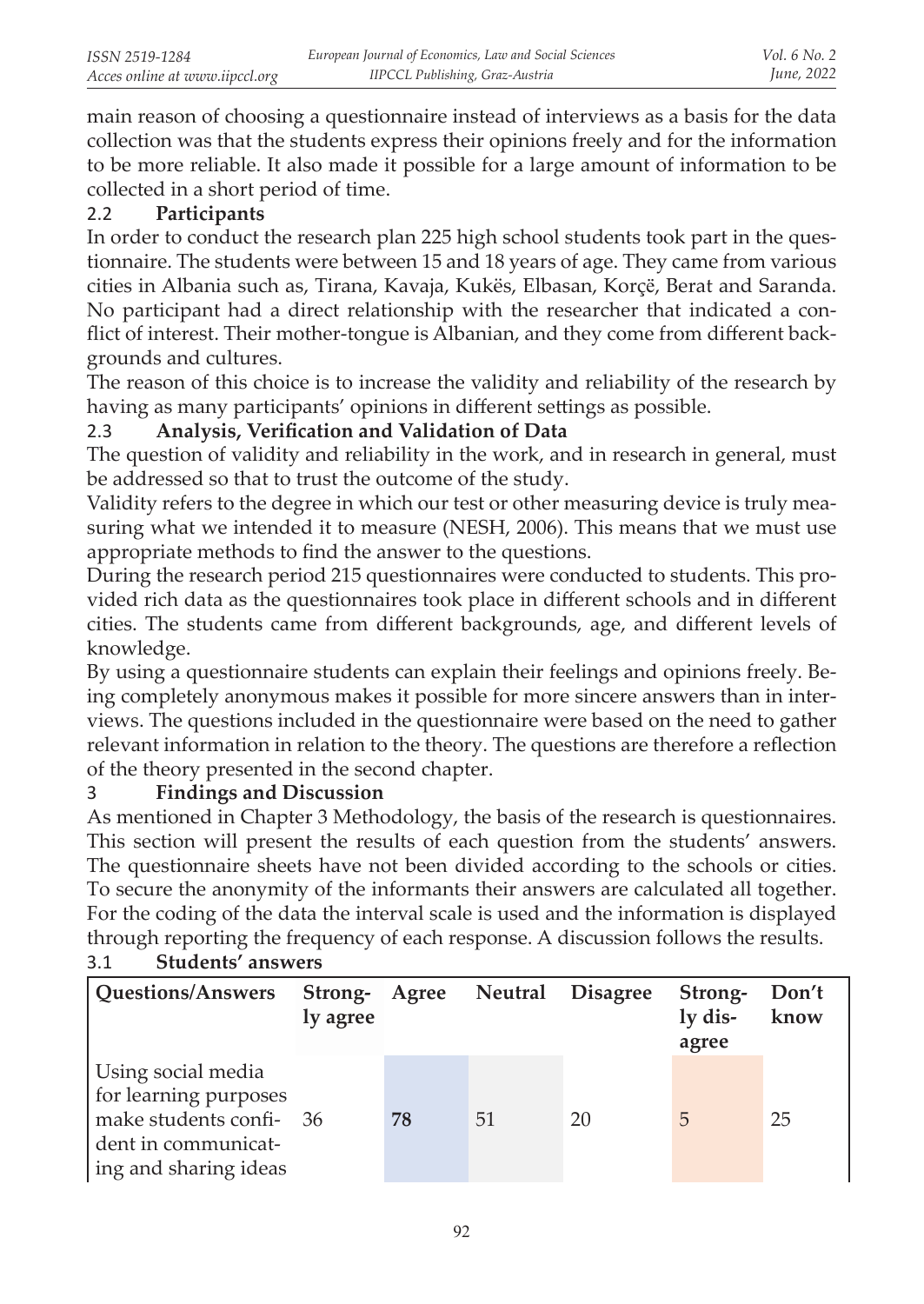| ISSN 2519-1284                 |  |
|--------------------------------|--|
| Acces online at www.iipccl.org |  |

| Using social media<br>for learning purposes<br>make students mo- 25<br>tivated and encour-<br>aged                     |     | 69  | 62  | 33 | 6  | 20             |
|------------------------------------------------------------------------------------------------------------------------|-----|-----|-----|----|----|----------------|
| Using social media<br>for learning purpos-<br>es distract students<br>from studying                                    | 40  | 69  | 37  | 45 | 19 | 5              |
| Using social media<br>for learning purposes<br>make students have<br>better outcomes                                   | 41  | 86  | 29  | 28 | 20 | 11             |
| Teachers have used<br>once or more times<br>social<br>media<br>for<br>learning purposes in<br>my classroom             | -19 | 53  | 26  | 73 | 40 | $\overline{4}$ |
| Facebook, YouTube<br>and Webinars<br>are<br>used as social me- 47<br>dia tools for learning<br>purposes                |     | 67  | 5   | 62 | 34 |                |
| Podcast,<br>Blogging<br>and Google Collabo-<br>ration Tools are used<br>as social media tools<br>for learning purposes |     | 12  | 109 | 39 | 31 | 24             |
| I have often had tech-<br>nology<br>problems<br>during online learn-<br>ing                                            | 31  | 76  | 30  | 59 | 19 |                |
| Traditional<br>class-<br>rooms are better than<br>online learning by us-<br>ing social media                           | 15  | 39  | 51  | 57 | 20 | 33             |
| Combining<br>social<br>media learning and<br>traditional learning 89<br>is the most efficient<br>method                |     | 105 | 11  | 3  |    | 7              |

*Results of the students' questionnaire. Represented in light blue highlight and bold are the*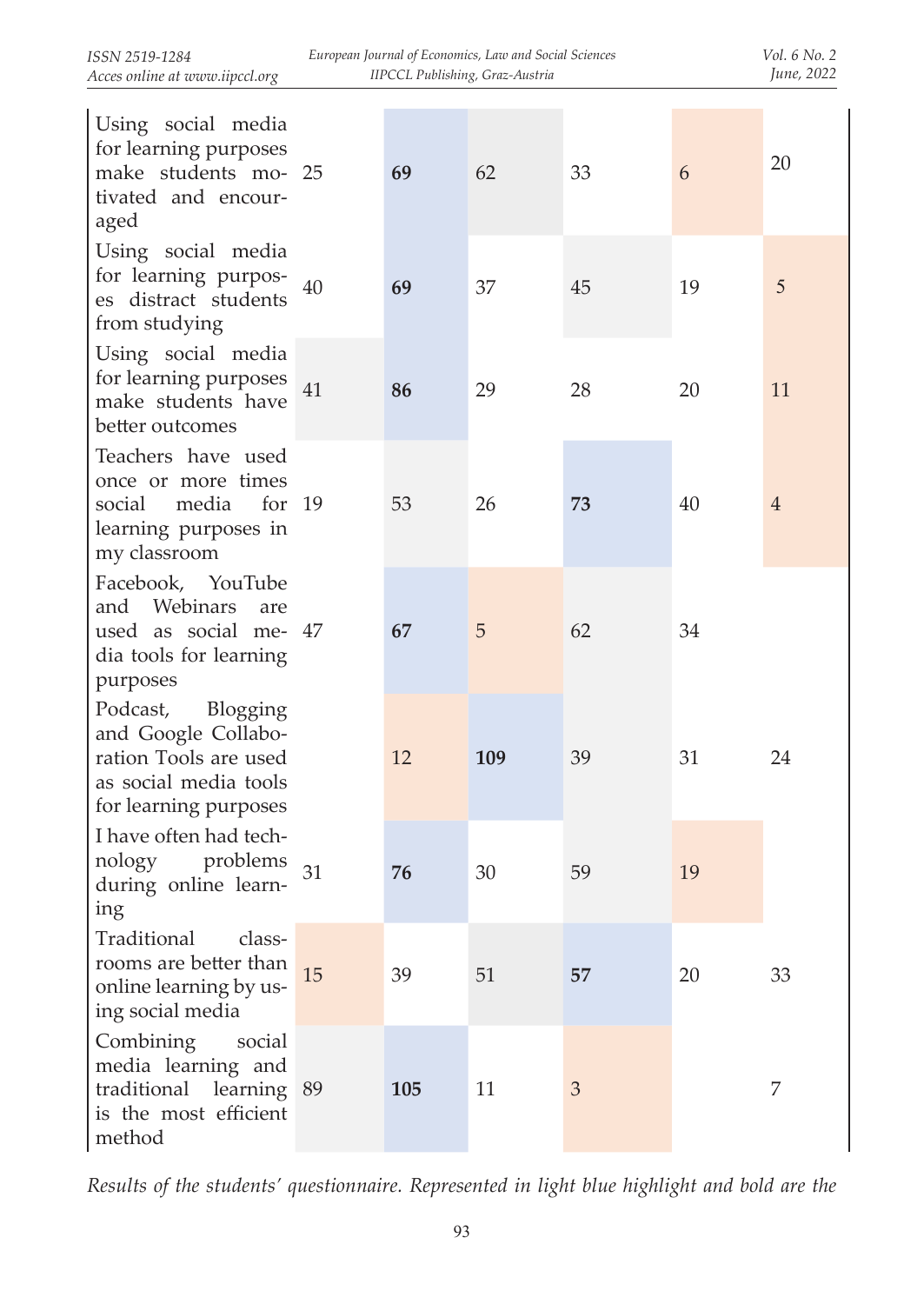*answers with the highest score alternatives, in light gray highlight the second highest score alternatives, and in light pink highlight are the lowest score alternatives.*

## 3.2 **Discussion of the questionnaire results**

Taking into consideration students' answers on the questionnaire, it is seen that the majority of students feel confident and excited about using social media for learning purposes. Most of the students think social media can be a useful way to increase their level of motivation and they feel more secure to express their opinions and communicate with other students and teacher. However, many of the students are afraid that social media might distract them from the real studying. Students confirmed they have had at least once technology problems, and this makes them feel doubtful and question whether using social media for learning purposes is a good idea or not. Most of the students that took part in the questionnaire come from rural areas and this probably explains the fact that most of them admit that their teachers do not make use of social media learning. This is something new to Albanian schools and that is why it needs research to be done. The most used tools are Facebook, YouTube and Webinars, while other tools are almost never used by students. Reuben (2008) concluded in his study on social media usage among professional institutions revealed that Facebook and YouTube used over half of 148 higher education institutions. When asked if traditional classrooms are better than online ones or when using social media many students were neutral and did not know how to answer. Nevertheless. They strongly agree that a mixed method of combining both traditional classes with social media learning is the most effective way.

### **Conclusions**

### **Conclusions of research question number 1**

What is the impact of social media as a learning tool to students?

Taking into consideration students' opinions based on their answers to the questionnaire, it is understood that using social media as a learning tool has a great impact to students and their learning techniques. Most of the students say they feel confident when using social media and they believe the usage of social media for learning purposes would positively affect their learning outcomes and they would feel more encouraged to study than in traditional classes. Social media leads to communicative learning environment, and it makes students feel more self-motivated. Student engagement in extra curriculum activities promotes academic achievement (Skinner & Belmont, 1993), increases grade rate (Connell, Spencer, & Aber, 1994), triggering student performance and positive expectations about academic abilities (Skinner & Belmont, 1993). Nevertheless, many students are skeptical to using social media learning because they feel distracted and cannot fully concentrate to the studying. Another reason is the technology problems that they faced during online learning or when using social media. Based on the students' answers most of the teacher do not use social media for learning purposes and they stick to traditional classrooms. The most used social media tools are Facebook, YouTube and Webinars while other tools are almost not used at all. Students believe the most effective method is a blended one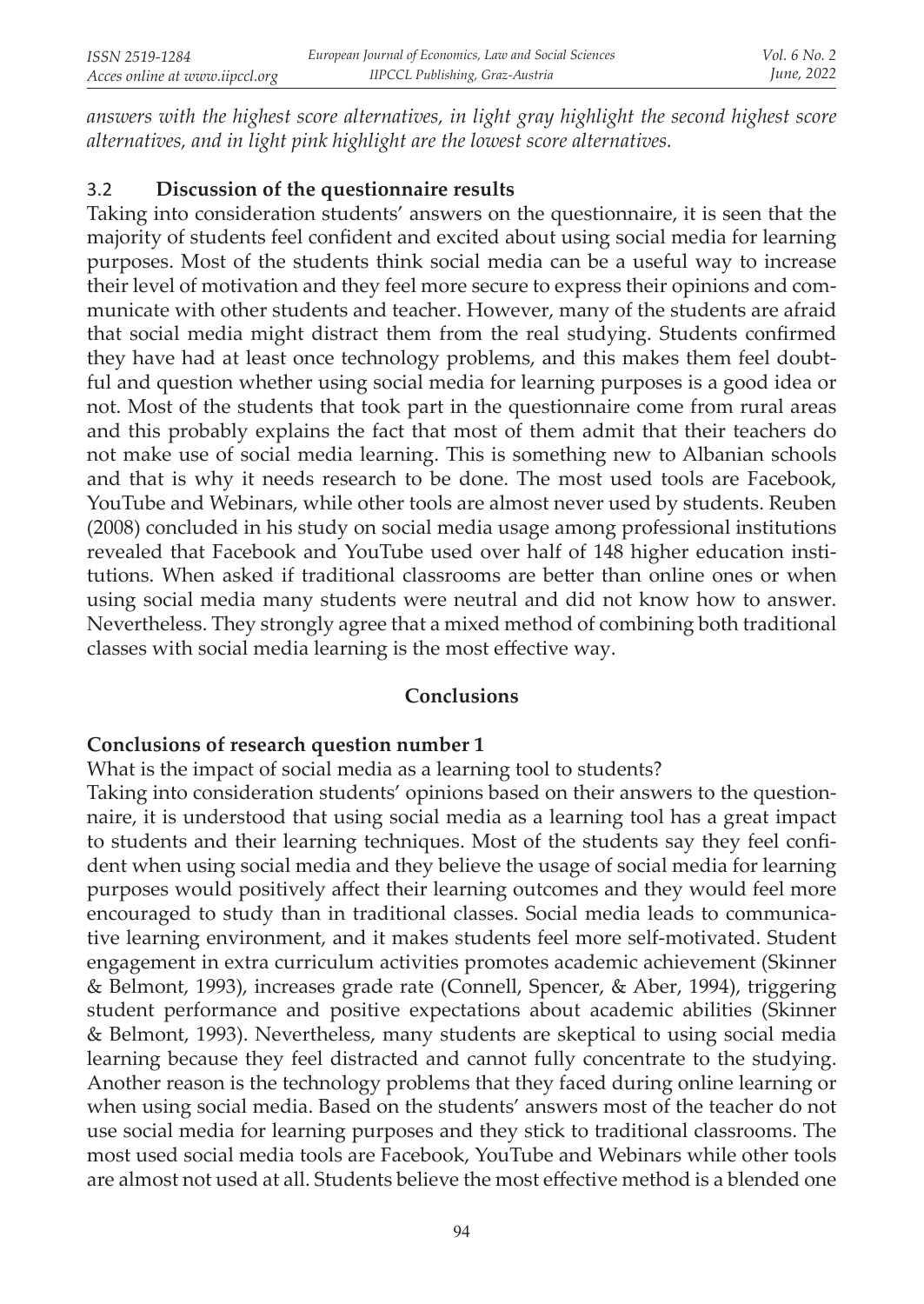between traditional classes and online ones while using social media. The result of this research confirmed that use of social media for collaborative learning purposes, affect their academic performance positively, meaning that the implementation of such sophisticated communication technology would bring revolutionary, drastic changes in Albanian education system and more specifically to Albanian schools for international collaborative learning.

#### **Conclusions of research question number 2**

What are the challenges of the implementation of social media for learning purposes?

Albanian students were firstly introduced to online learning during the Covid-19 pandemic. Based on this fact, there were many difficulties students faced during online learning and they feel skeptical when using social media for learning purposes. Therefore, the implementation of social media learning should be made in a smooth and gentle way so that it does not affect students' motivation and confidence. It should at first be used in classrooms where teachers are present and they can observe, give opinions, and help students using the social media tools for learning purposes. Considering that Facebook, YouTube and Webinars were the most used tools from students, teachers should take this as an advantage and make use of it in an appropriate way. Combing traditional classrooms with social media learning is believed as the most effective way to students. A blended method would improve their way of studying and their outcomes. As previously mentioned, online learning was first introduced to Albanian students only during Covid-19 pandemic. For this reason, students are used to their traditional classrooms and some of them feel doubtful and insecure toward the idea of online learning or using social media for learning purposes. Despite this fact, they are welcoming to the implementation of social media learning. Many students have an intention of studying abroad and they see this opportunity as a very helpful and effective way to later adapt with foreign students who have already been using social media for learning purposes.

#### **References**

Al-Mukhaini, E. M., Al-Qayoudhi, W. S., & Al-Badi, A. H. (2014). Adoption of social networking in education: A study of the use of social networks by higher education students in Oman. Journal of International Education Research, 10(2), 143–154.

Bernard, R. M., Abrami, P. C., Borokhovski, E., Wade, C. A., Tamim, R. M., Surkes, M. A., and 2. Bethel, E. C. (2009). A meta-analysis of three types of interaction treatments in distance education, Review of Educational Research 79 (3), 1243-1289.

Bognar, B. (2016). Theoretical backgrounds of e-learning. Croatian Journal of Education: Hrvatski časopis za odgoj I obrazovanje, 18(1), 225-256.

Boyd, D., & Ellison, N. (2007). Social network sites: Definition, history, and scholarship. Journal of Computer-Mediated Communication, 13, 210–230.

Brown, J. S. (2000). Growing up digital: How the web changes work, education, and the ways people learn. USDLA Journal. 16 (2), February), 11 -20.

Callaghan, N., & Bower, M. (2012). Learning through social networking sites – the critical role of the teacher. Educational Media International, 49(1), 1-17. doi:10.1080/09523987.2012.662621.